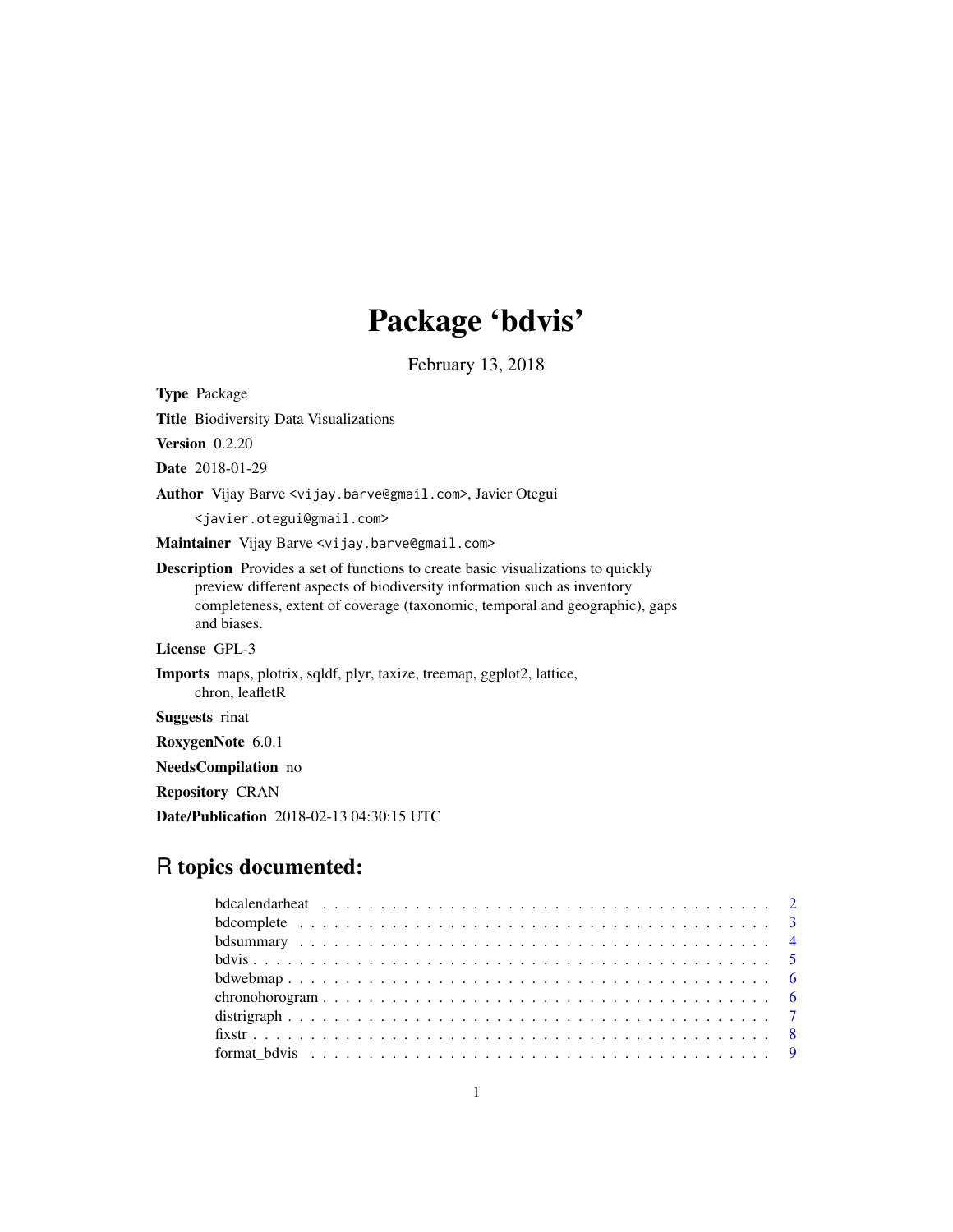<span id="page-1-0"></span>

| Index |  |  |  |  |  |  |  |  |  |  |  |  |  |  |  |  |  |  |  |  |  |  |  |
|-------|--|--|--|--|--|--|--|--|--|--|--|--|--|--|--|--|--|--|--|--|--|--|--|
|       |  |  |  |  |  |  |  |  |  |  |  |  |  |  |  |  |  |  |  |  |  |  |  |
|       |  |  |  |  |  |  |  |  |  |  |  |  |  |  |  |  |  |  |  |  |  |  |  |
|       |  |  |  |  |  |  |  |  |  |  |  |  |  |  |  |  |  |  |  |  |  |  |  |
|       |  |  |  |  |  |  |  |  |  |  |  |  |  |  |  |  |  |  |  |  |  |  |  |
|       |  |  |  |  |  |  |  |  |  |  |  |  |  |  |  |  |  |  |  |  |  |  |  |

<span id="page-1-1"></span>bdcalendarheat *Calendar heat map of biodiversity data*

# Description

Produces a heat map [https://en.wikipedia.org/wiki/Heat\\_map](https://en.wikipedia.org/wiki/Heat_map) representing the distribution of records in time.

# Usage

 $bdcalendarheat(indf = NA, title = NA)$ 

# Arguments

| indf  | input data frame containing biodiversity data set |
|-------|---------------------------------------------------|
| title | title custom title for the plot                   |

# Details

The calendar heat map is a matrix-like plot where each cell represents a unique date, and the color the cell is painted with shows the amount of records that have that particular date. Rows are weekdays and columns are week numbers, each year having its own "panel".

# See Also

Other Temporal visualizations: [chronohorogram](#page-5-1), [tempolar](#page-14-1)

# Examples

```
## Not run:
bdcalendarheat(inat)
```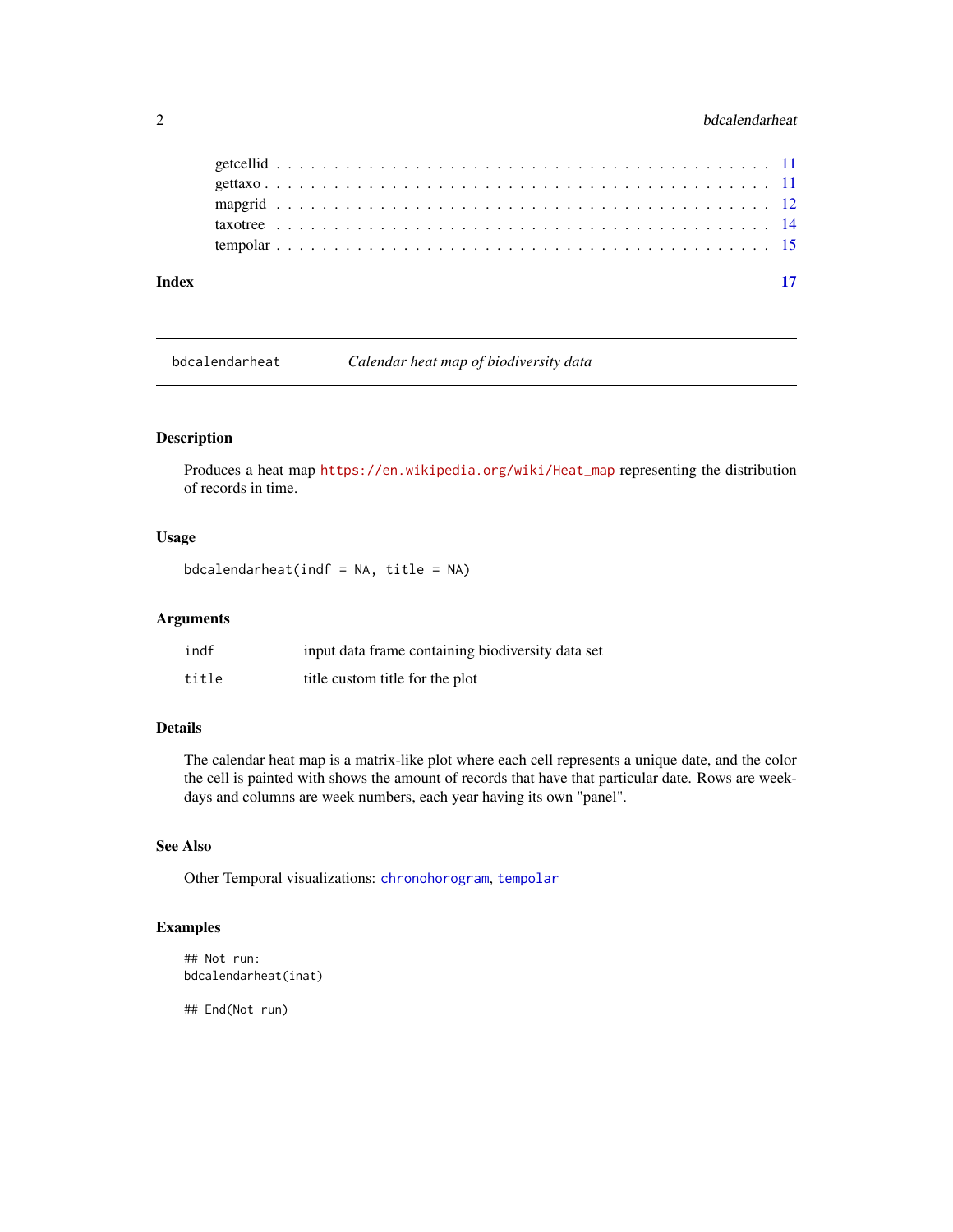<span id="page-2-1"></span><span id="page-2-0"></span>

Computes completeness values for each cell. Currently returns Chao2 index of species richness.

# Usage

bdcomplete(indf, recs =  $50$ , gridscale = 1)

# Arguments

| indf      | input data frame containing biodiversity data set                                                                                                        |
|-----------|----------------------------------------------------------------------------------------------------------------------------------------------------------|
| recs      | minimum number of records per grid cell required to make the calculations.<br>Default is 50. If there are too few records, the function throws an error. |
| gridscale | plot the map grids at specific degree scale. Default is 1. Currently valid values<br>are 1 and $0.1$ .                                                   |

# Details

After dividing the extent of the dataset in cells (via the [getcellid](#page-10-1) function), the function calculates the Chao2 estimator of species richness. Given the nature of the calculations, a minimum number of records must be present on each cell to properly compute the index. If there are too few records in the cells, the function is unable to finish, and it throws an error.

This function produces a plot of number of species versus completeness index to give an idea of output. The data frame returned can be used to visualize the completeness of the data using [mapgrid](#page-11-1) function with ptype as "complete".

#### Value

data.frame with the columns

- "Cell\_id" id of the cell
- "nrec" Number of records in the cell
- "Sobs" Number of Observed species
- "Sest" Estimated number of species
- "c" Completeness ratio the cell
- "Centi\_cell\_id" Cell ids for 0.1 degree cells Plots a graph of Number of species vs completeness

# See Also

#### [getcellid](#page-10-1)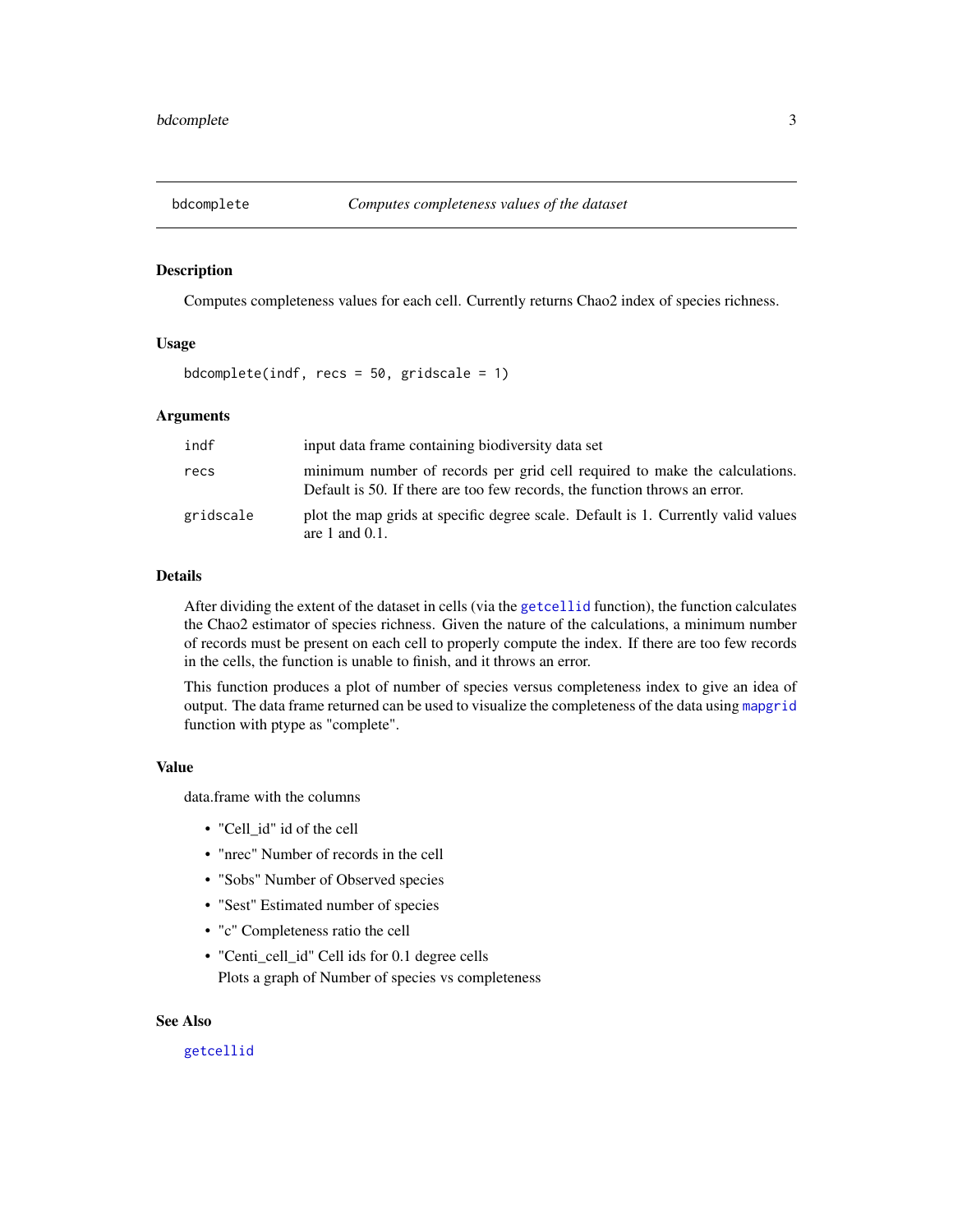#### Examples

## Not run: bdcomplete(inat)

## End(Not run)

<span id="page-3-1"></span>bdsummary *Provides summary of biodiversity data*

# Description

Calculates some general indicators of the volume, spatial, temporal and taxonomic aspects of the provided data set.

# Usage

bdsummary(indf)

#### Arguments

indf input data frame containing biodiversity data set

# Details

The function returns information on the volume of the data set (number of records), temporal coverage (minimum and maximum dates), taxonomic coverage (brief breakdown of the records by taxonomic levels) and spatial coverage (coordinates of the edges of the bounding box containing all records and division of covered area in degree cells) of the records.

To update spatial grid data to dataset, please use [format\\_bdvis](#page-8-1) or [getcellid](#page-10-1) function before using bdsummary.

# See Also

Other Data preparation functions: [fixstr](#page-7-1), [format\\_bdvis](#page-8-1), [getcellid](#page-10-1), [gettaxo](#page-10-2)

#### Examples

```
## Not run:
require(rinat)
inat<-get_inat_obs_project("reptileindia")
bdsummary(inat)
```
<span id="page-3-0"></span>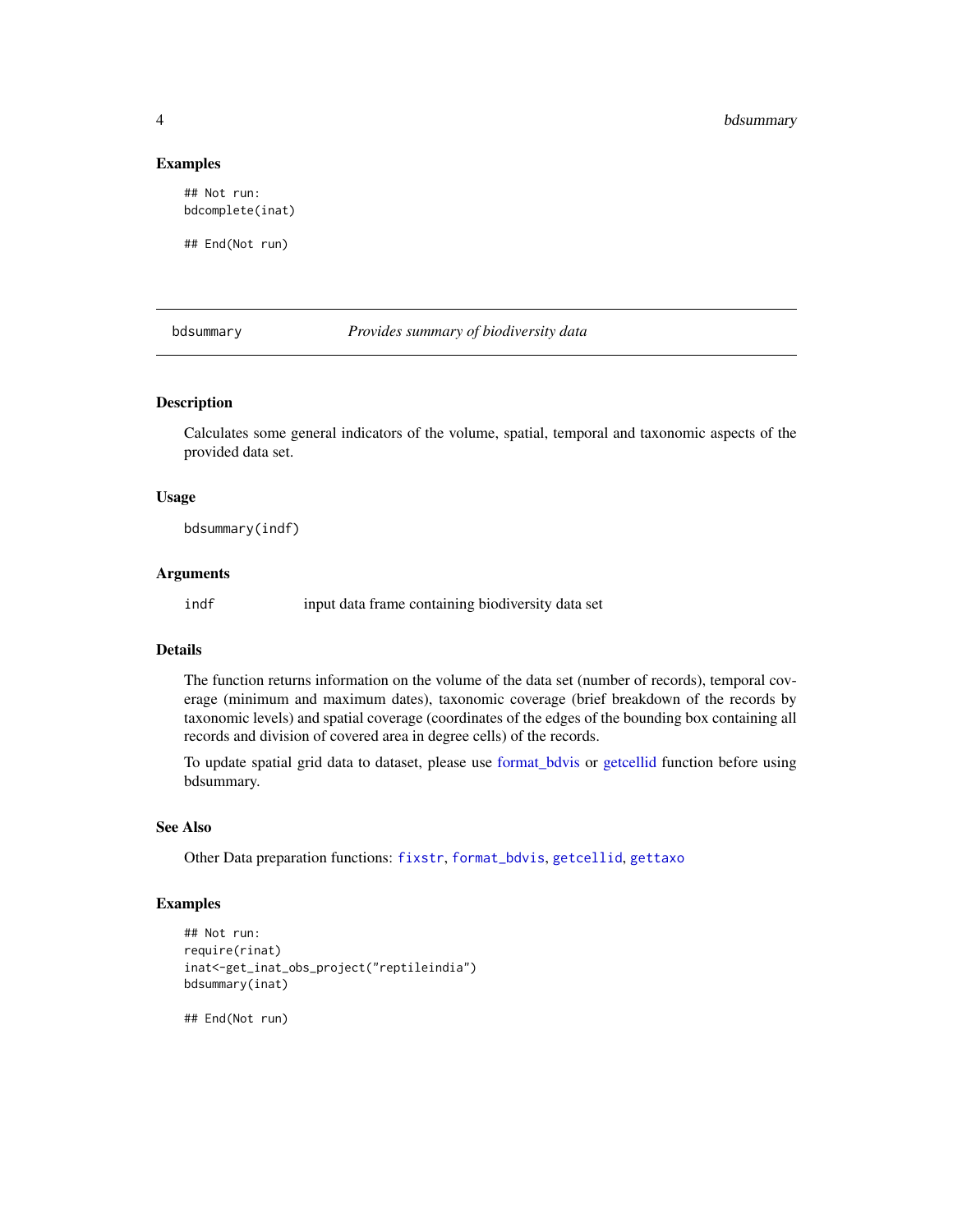<span id="page-4-0"></span>

Biodiversity data visualizations using R would be helpful to understand completeness of biodiversity inventory, extent of geographical, taxonomic and temporal coverage, gaps and biases in data.

#### Data preparation

- [bdsummary](#page-3-1)
- [fixstr](#page-7-1) Deprecated
- [format\\_bdvis](#page-8-1)
- [getcellid](#page-10-1)
- [gettaxo](#page-10-2)

# Spatial visualizations

- [bdwebmap](#page-5-2)
- [mapgrid](#page-11-1)

# Temporal Visualizations

- [bdcalendarheat](#page-1-1)
- [chronohorogram](#page-5-1)
- [tempolar](#page-14-1)

# Taxonomic Visualizations

• [taxotree](#page-13-1)

# Miscellaneous functions

- [bdcomplete](#page-2-1)
- [distrigraph](#page-6-1)

# **Citation**

• Barve, V., & Otegui, J. (2016). bdvis: Biodiversity data visualizations (R package V 0.2). Retrieved from https://cran.r-project.org/web/packages/bdvis/index.html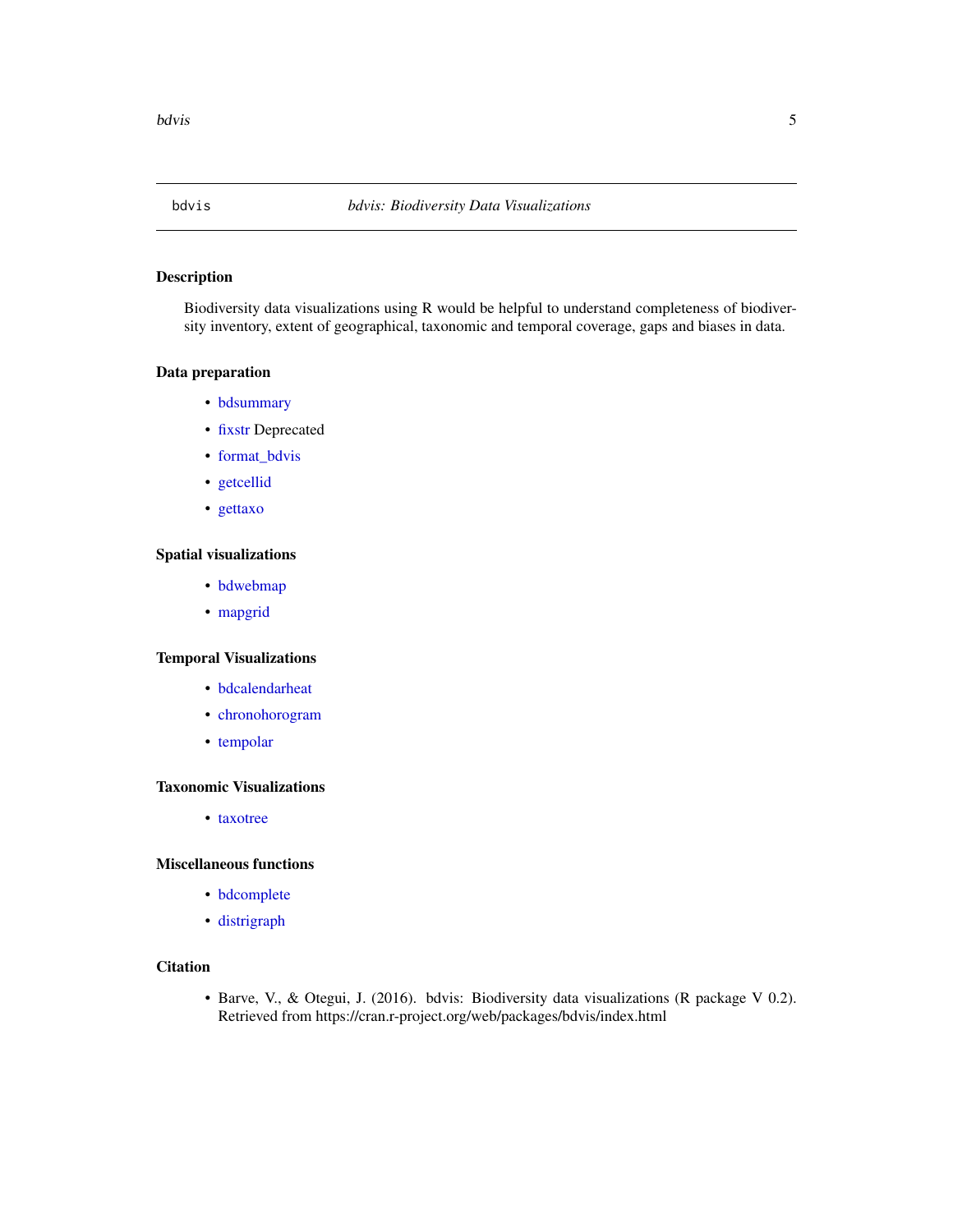<span id="page-5-2"></span><span id="page-5-0"></span>

Generates an interactive web map and opens it in a new browser window.

# Usage

bdwebmap(indf)

#### Arguments

indf input data frame containing biodiversity data set

# Details

In order to avoid cluttered maps and to improve function performance, certain limits are imposed on the number of species and records that can be visualized in a single map. Currently, maps won't work with datasets containing more than 30 different species and/or 1000 records. For those cases, we recommend subsetting the dataset and making more than one map.

#### See Also

Other Spatial visualizations: [mapgrid](#page-11-1)

#### Examples

```
## Not run:
bdwebmap(inat)
```
## End(Not run)

<span id="page-5-1"></span>chronohorogram *Draws a chronohorogram of records*

# Description

Draws a detailed temporal representation (also known as chronohorogram) of the dates in the provided data set. For more information on the chronohorogram, please see the References section.

#### Usage

```
chronohorogram(indf = NA, title = "Chronohorogram", startyear = 1980,
  endyear = NA, colors = c("red", "blue"), \nptsize = 1)
```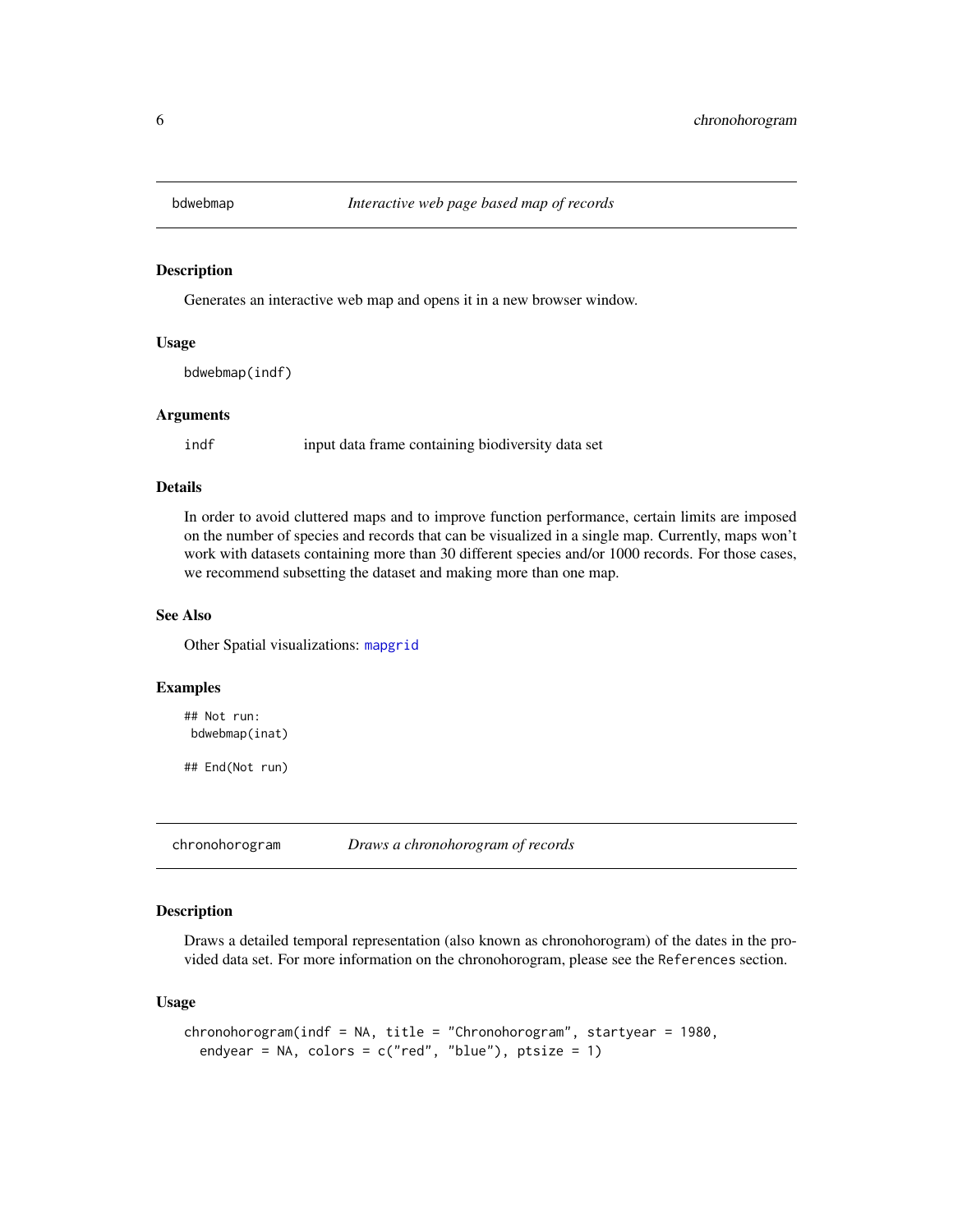# <span id="page-6-0"></span>distrigraph 7

# Arguments

| indf      | input data frame containing biodiversity data set                                                                                           |
|-----------|---------------------------------------------------------------------------------------------------------------------------------------------|
| title     | title of the plot. Default is "Chronohorogram"                                                                                              |
| startyear | starting year for the plot. Default is 1980                                                                                                 |
| endyear   | end year for the plot. Default is current year                                                                                              |
| colors    | Pair of colors to build color gradient, in the form of a character vector. Default<br>is blue (less) - red (more) gradient c("red", "blue") |
| ptsize    | point size adjustment factor. Default is 1                                                                                                  |

# References

Arino, A. H., & Otegui, J. (2008). Sampling biodiversity sampling. In Proceedings of TDWG (pp. 77-78). Retrieved from http://www.tdwg.org/fileadmin/2008conference/documents/Proceedings2008.pdf#page=77

# See Also

Other Temporal visualizations: [bdcalendarheat](#page-1-1), [tempolar](#page-14-1)

# Examples

## Not run: chronohorogram(inat)

## End(Not run)

<span id="page-6-1"></span>distrigraph *Distribution graphs*

# Description

Build plots displaying distribution of biodiversity records among user-defined features.

# Usage

```
distrigraph(indf, ptype = NA, cumulative = F, ...)
```
# Arguments

| indf       | input data frame containing biodiversity data set                                                      |
|------------|--------------------------------------------------------------------------------------------------------|
| ptype      | Feature to represent. Accepted values are "species", "cell", "efforts" and "effort-<br>species" (year) |
| cumulative | with ptype as efforts, plot a cumulative records graph                                                 |
| $\cdots$   | any additional parameters for the plot function.                                                       |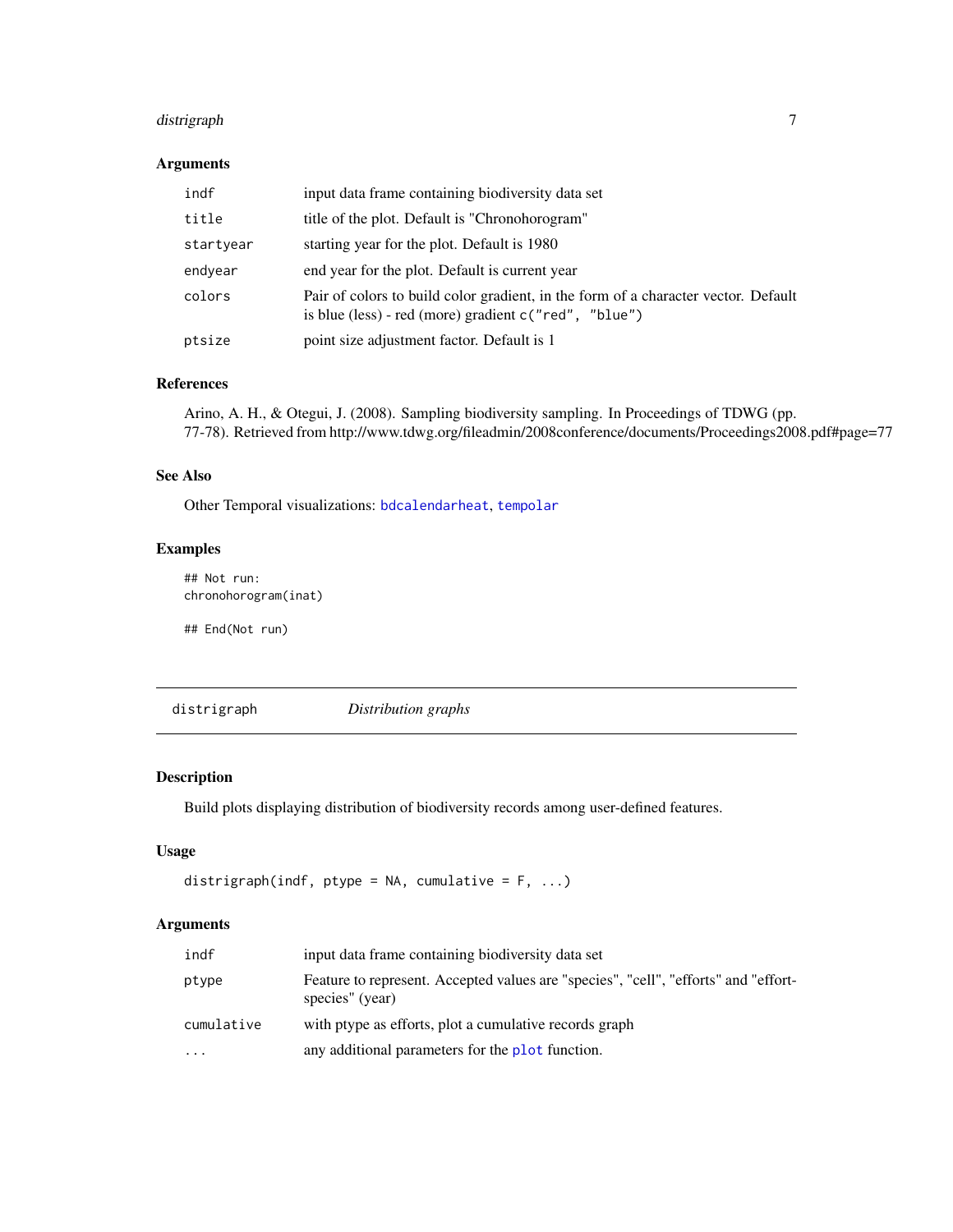# <span id="page-7-0"></span>Details

The main use of this function is to create record histograms according to different features of the data set. For example, one might want to see the evolution of records by year, or by species. This function enables easy access to such plots.

#### Examples

```
## Not run:
distrigraph(inat,ptype="cell",col="tomato")
distrigraph(inat,ptype="species",ylab="Species")
distrigraph(inat,ptype="efforts",col="red")
distrigraph(inat,ptype="efforts",col="red",type="s")
```

```
## End(Not run)
```
<span id="page-7-1"></span>fixstr *Change structure of the data frame according to the package's needs*

#### Description

This function is slated to deprecate in next version. Please use function [format\\_bdvis](#page-8-1) instead.

#### Usage

```
fixstr(indf, Latitude = NA, Longitude = NA, DateCollected = NA,
  datefmt = NA, SciName = NA)
```
# Arguments

| indf          | input data frame containing biodiversity data set        |
|---------------|----------------------------------------------------------|
| Latitude      | name of the Latitude field in original data frame        |
| Longitude     | name of the Longitude field in original data frame       |
| DateCollected | name of the Date Collected field in original data frame  |
| datefmt       | format string for the original date field strptime       |
| SciName       | name of the Scientific Name field in original data frame |

# Details

Modify the name of certain fields in the provided data.frame to meet the requirements of the package, to make sure functions are executed properly.

# See Also

Other Data preparation functions: [bdsummary](#page-3-1), [format\\_bdvis](#page-8-1), [getcellid](#page-10-1), [gettaxo](#page-10-2)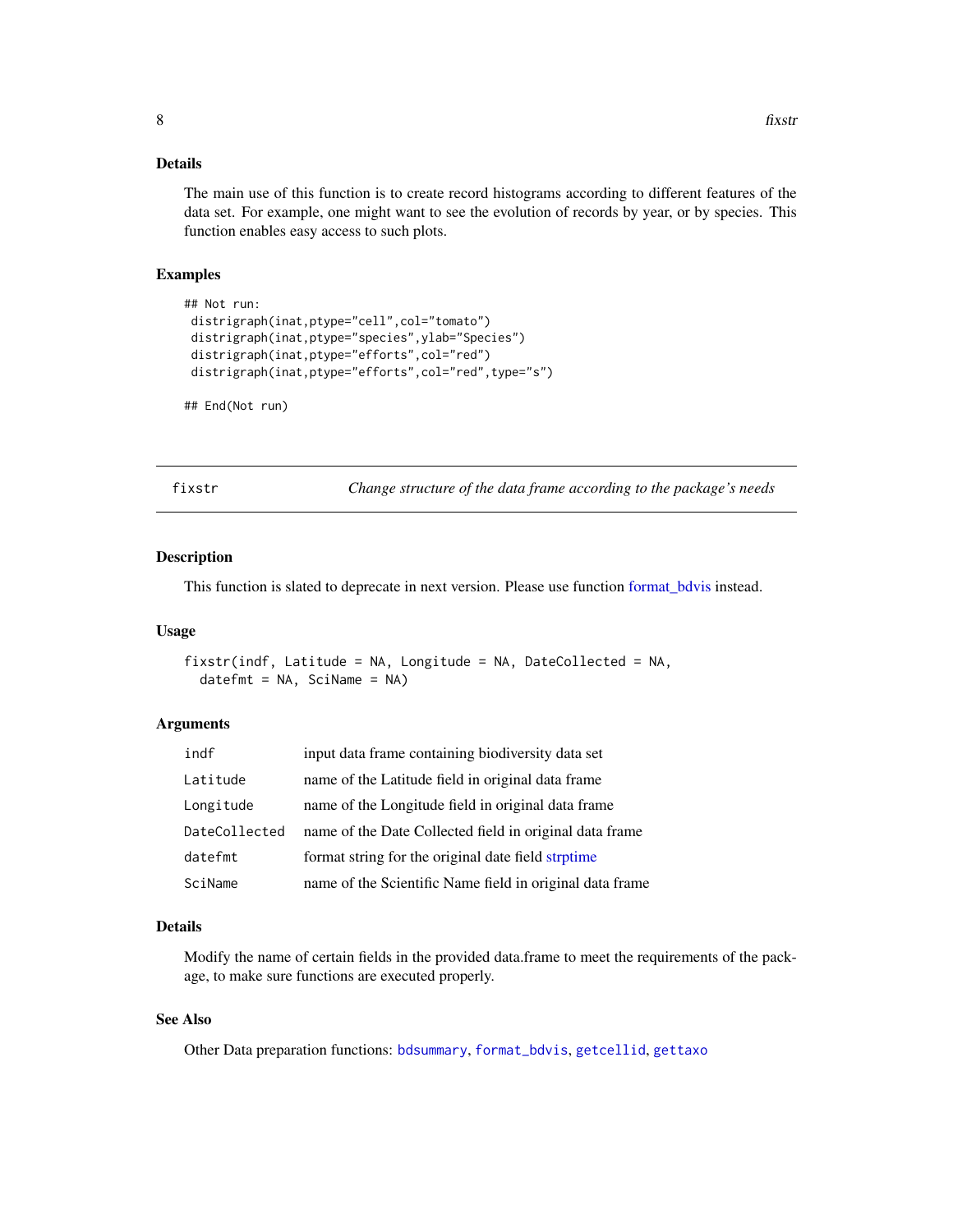# <span id="page-8-0"></span>format\_bdvis 9

#### Examples

```
## Not run:
inat = fixstr(inat, DateCollected = "Date.collected", datefmt = "%Y-%m-%d %H:%M:%S")
## End(Not run)
```
<span id="page-8-1"></span>

#### format\_bdvis *Prepare data frame for flagging functions*

# Description

format\_bdvis renames certain fields in the data frame to make sure the other package functions knows how to use them. This step is highly recommended for the proper working of the functions.

#### Usage

```
format_bdvis(indf, source = NULL, config = NULL, quiet = FALSE,
 gettaxo = F, ...)
```
#### Arguments

| indf    | Required. The data frame on which to operate.                                                                                                                                                                                                                                                          |
|---------|--------------------------------------------------------------------------------------------------------------------------------------------------------------------------------------------------------------------------------------------------------------------------------------------------------|
| source  | Optional. Indicates the package that was used to retrieve the data. Currently<br>accepted values are "rvertnet", "rgbif" or "rinat". Either source, config or<br>individual parameters must be present (see details).                                                                                  |
| config  | Optional. Configuration object indicating mapping of field names from the<br>data.frame to the DarwinCore standard. Useful when importing data multiple<br>times from a source not available via the source argument. Either source,<br>config or individual parameters must be present (see details). |
| quiet   | Optional. Don't show any logging message at all. Defaults to FALSE.                                                                                                                                                                                                                                    |
| gettaxo | optional. Call function gettaxo to build higher level taxanony. Defaults to<br>FALSE.                                                                                                                                                                                                                  |
| $\cdot$ | Optional. If none of the previous is present, the four key arguments (Latitude,<br>Longitude, Date_collected, Scientific_name) can be put here. See exam-<br>ples.                                                                                                                                     |

#### Details

When invoked, there are three ways of indicating the function how to transform the data.frame: using the source parameter, providing a config object with field mapping, or passing individual values to the mapping function. This is the order in which the function will parse arguments; source overrides config, which overrides other mapping arguments.

source refers to the package that was used to retrieve the data. Currently, three values are supported for this argument: "rgbif", "rvertnet" and "rinat", but many more are on their way.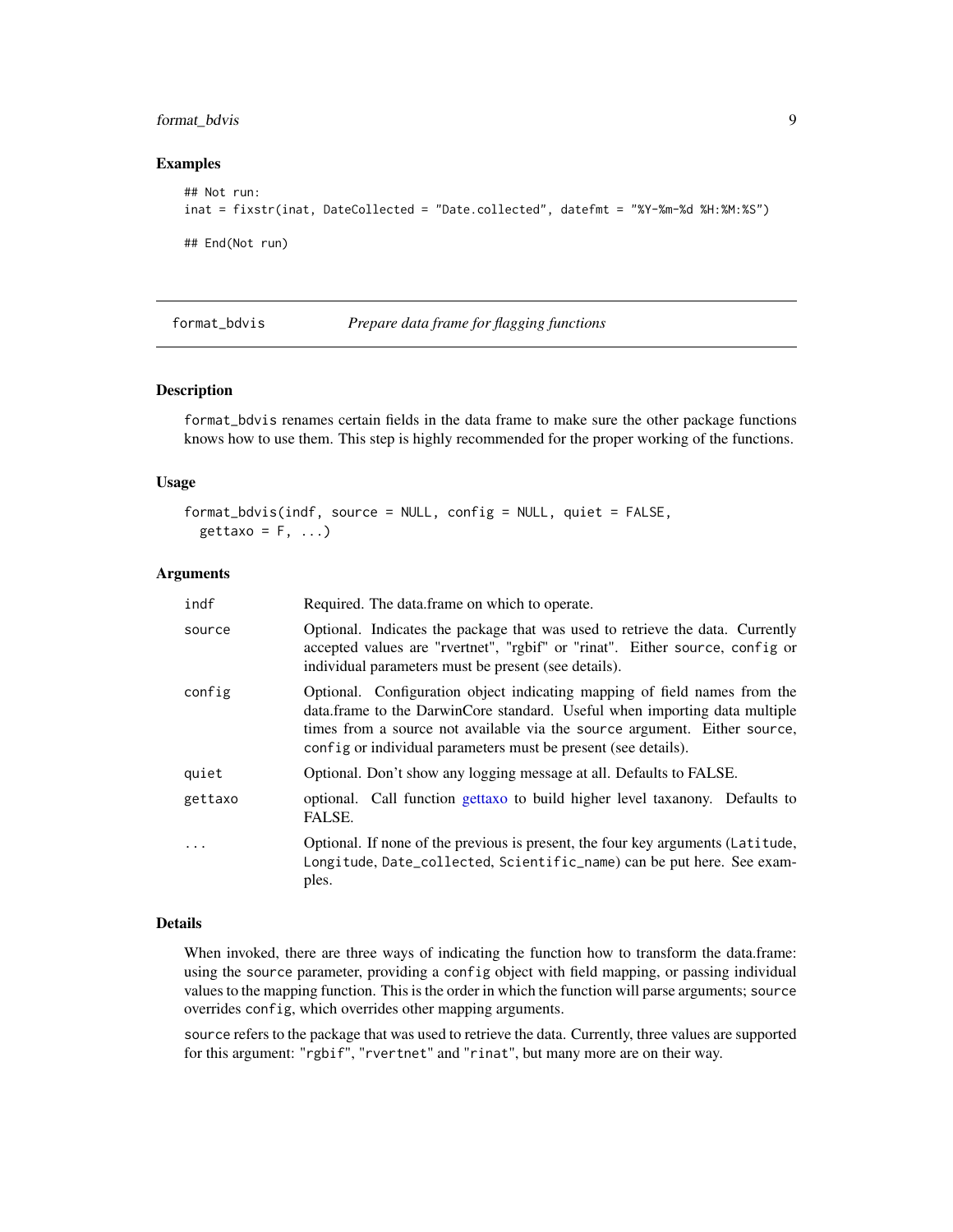config asks for a configuration object holding the mapping of the field names. This option is basically a shortcut for those users with custom-formatted data.frames who will use the same mapping many times, to avoid having to type them each time. In practice, this object is a named list with the following four fields: Latitude, Longitude, Date\_collected and Scientific\_name. Each element must have a string indicating the name of the column in the data.frame holding the values for that element. If the data.frame doesn't have one or more of these fields, put NA in that element; otherwise, the function will throw an error. See the examples section.

If none of the two is provided, the function expects the user to provide the mapping by passing the individual column names associated with the right term. See the examples section.

#### Value

The provided data frame, with field names changed to suite the functioning of further visulization functions.

#### See Also

Other Data preparation functions: [bdsummary](#page-3-1), [fixstr](#page-7-1), [getcellid](#page-10-1), [gettaxo](#page-10-2)

#### Examples

```
## Not run:
# Using the rgbif package and the source argument
if (requireNamespace("rinat", quietly=TRUE)) {
d <- get_inat_obs_project("reptileindia")
d <- format_bdvis(d, source="rinat")
 # Using a configuration object, matches 'rinat' schema
 conf <- list(Latitude="latitude",
              Longitude="longitude",
              Date_collected="Observed.on",
              Scientific_name="Scientific.name")
 d <- format_bdvis(d, config=conf)
 # Passing individual parameters, all optional
 d <- format_bdvis(d,
                Latitude="lat",
                Longitude="lng",
                Date_collected="ObservedOn",
                Scientific_name="sciname")
}
```
<span id="page-9-0"></span>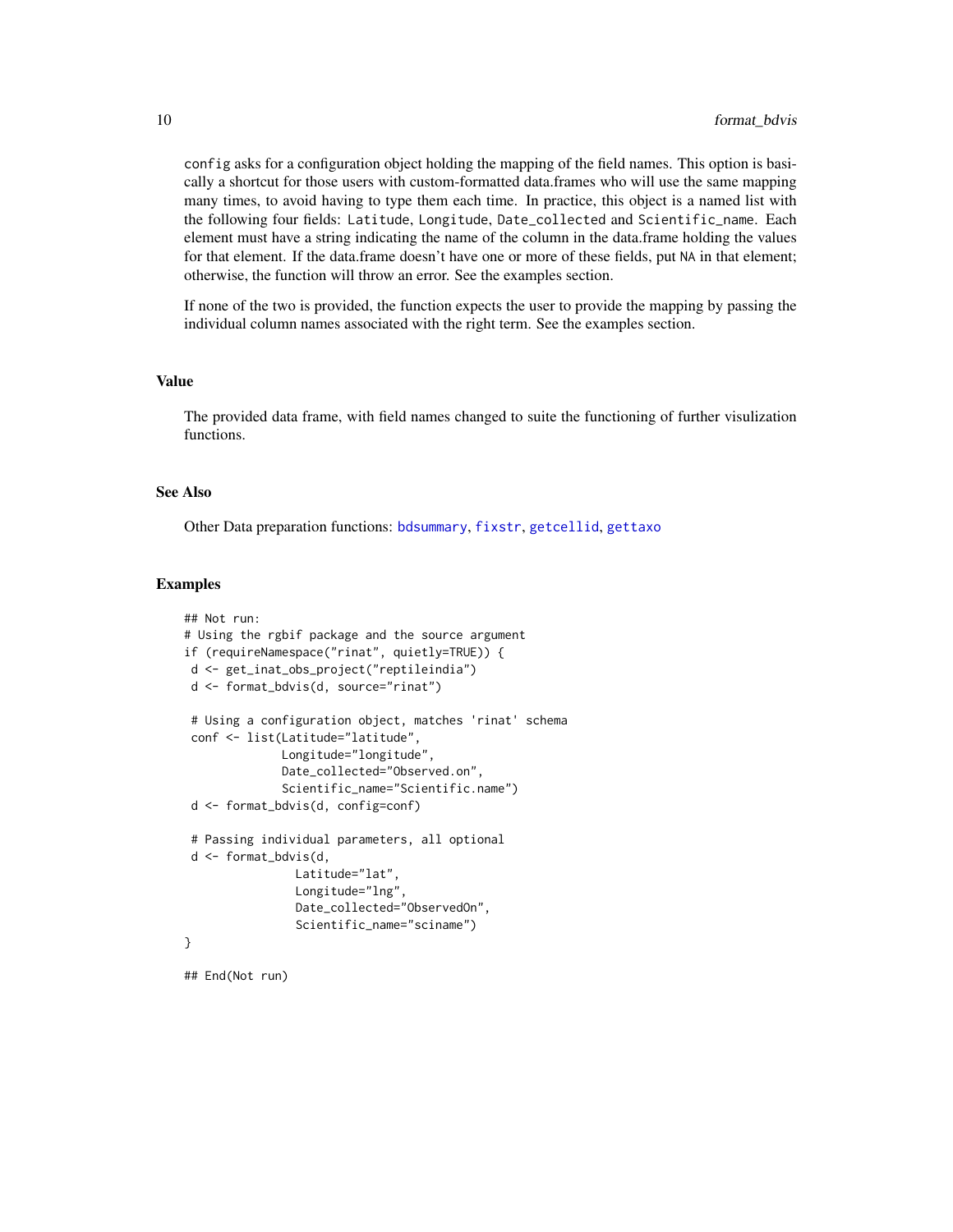<span id="page-10-1"></span><span id="page-10-0"></span>

Calculate and assign a GBIF-style degree cell id and centi-degree (0.1 degrees, dividing a 1 degree cell into 100 centi-degree cells) cell id to each record. This is a necessary previous step for some functions like [mapgrid](#page-11-1)

# Usage

getcellid(indf)

# Arguments

indf input data frame containing biodiversity data set

# See Also

Other Data preparation functions: [bdsummary](#page-3-1), [fixstr](#page-7-1), [format\\_bdvis](#page-8-1), [gettaxo](#page-10-2)

# Examples

## Not run: getcellid(inat)

## End(Not run)

<span id="page-10-2"></span>gettaxo *Get higher taxonomy data*

# Description

Retrieve higher taxonomy information (like Family and Order) for each record from the "Encyclopedia of Life" web API.

# Usage

```
gettaxo(indf, genus = FALSE, verbose = FALSE, progress = TRUE)
```
# Arguments

| indf     | input data frame containing biodiversity data set                          |
|----------|----------------------------------------------------------------------------|
| genus    | If TRUE, use only genus level data to get taxanomy                         |
| verbose  | If TRUE, displays each name string for which the higher taxonomy is sought |
| progress | If TRUE prints progress bar and messages on the consol.                    |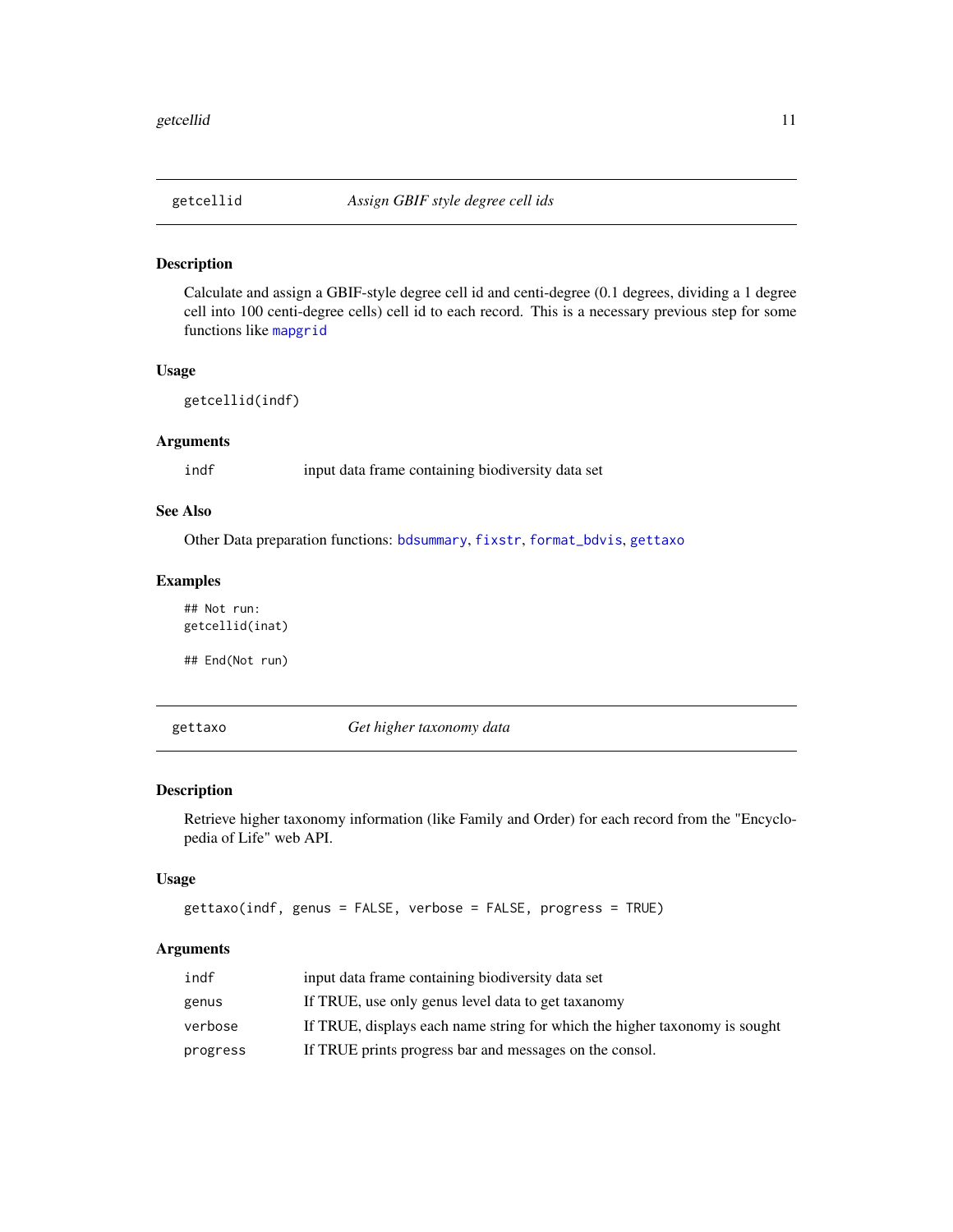# <span id="page-11-0"></span>Details

This function makes use of certain functions in the [taxize](#page-0-0) package. It scans and retrieves the taxonomic hierarchy for each scientific name (or just genus name) in the data set. When new data are retrieved, they are stored in a local sqlite database, taxo.db, for faster further access.

#### Value

indf with added / updated columns

- "Kingdom"Kingdom of the Scientific name
- "Phylum"Phylum of the Scientific name
- "Order\_"Order of the Scientific name
- "Family"Family of the Scientific name
- "Genus"Genus of the Scientific name

and also saves a local copy of taxanomy downloaded for future use in taxo.db sqlite file

#### See Also

Other Data preparation functions: [bdsummary](#page-3-1), [fixstr](#page-7-1), [format\\_bdvis](#page-8-1), [getcellid](#page-10-1)

#### Examples

```
## Not run:
inat <- gettaxo(inat)
```
## End(Not run)

<span id="page-11-1"></span>

# Description

Customizable grid-based spatial representation of the coordinates of the records in the data set.

#### Usage

```
mapgrid(indf = NA, ptype = "records", title = "", bbox = NA,
  legscale = 0, collow = "blue", colhigh = "red", mapdatabase = "world",
  region = ".". gridscale = 1, customize = NULL)
```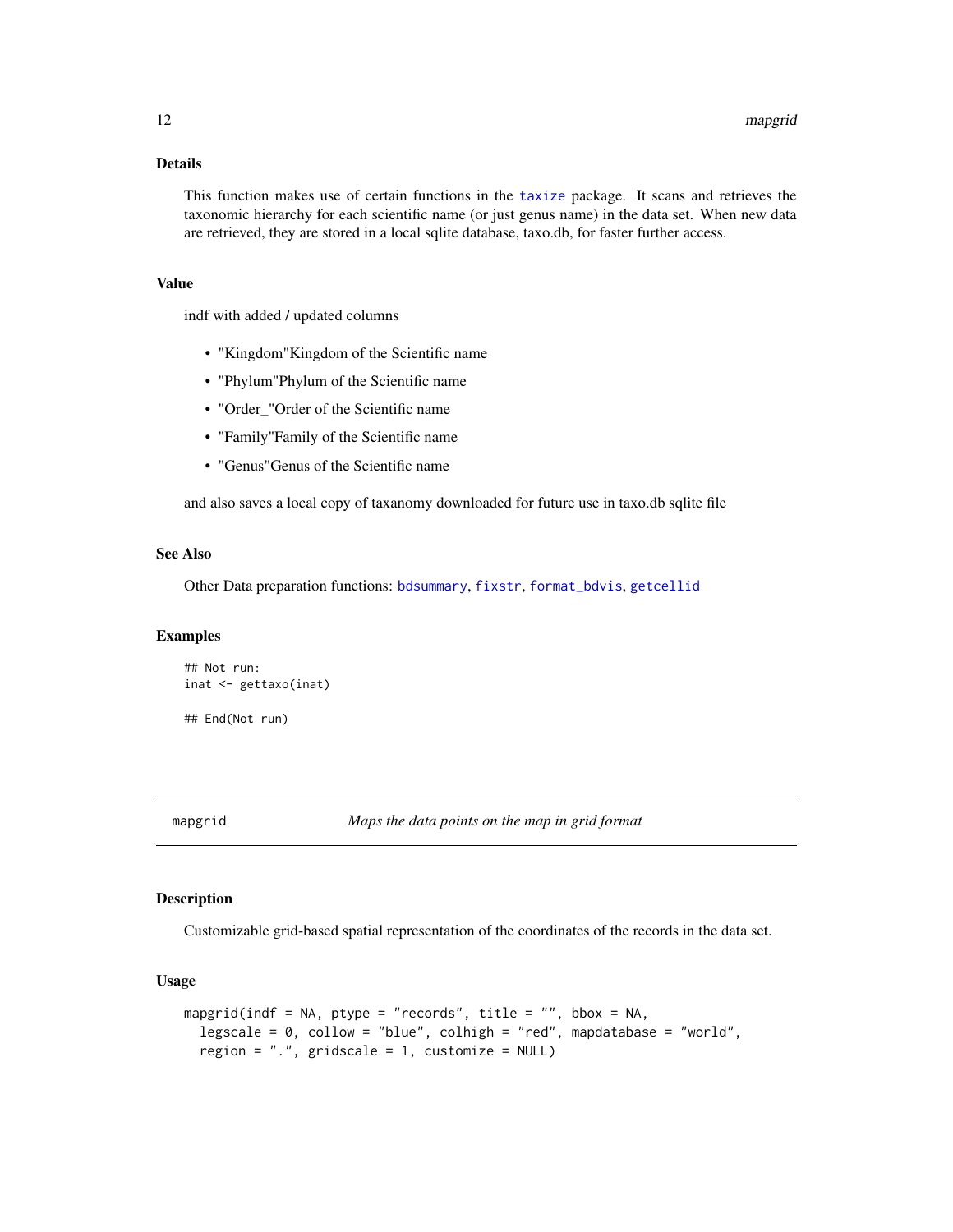#### <span id="page-12-0"></span>mapgrid that the contract of the contract of the contract of the contract of the contract of the contract of the contract of the contract of the contract of the contract of the contract of the contract of the contract of t

# Arguments

| indf        | input data frame containing biodiversity data set                                                                                                                                                |
|-------------|--------------------------------------------------------------------------------------------------------------------------------------------------------------------------------------------------|
| ptype       | Type of map on the grid. Accepted values are "presence" for presence/absence<br>maps, "records" for record-density map, "species" for species-density map and<br>"complete" for completeness map |
| title       | title for the map. There is no default title                                                                                                                                                     |
| bbox        | bounding box for the map in format $c(xmin, xmax, ymin, ymax)$                                                                                                                                   |
| legscale    | Set legend scale to a higher value than the max value in the data                                                                                                                                |
| collow      | Color for lower range in the color ramp of the grid                                                                                                                                              |
| colhigh     | Color for higher range in the color ramp of the grid                                                                                                                                             |
| mapdatabase | database to be used. By default, the world database is used                                                                                                                                      |
| region      | Specific region(s) to map, like countries. Default is the whole world map                                                                                                                        |
| gridscale   | plot the map grids at 0.1 degree scale. Default is FALSE.                                                                                                                                        |
| customize   | additional customization string to customize the map output using ggplot2 pa-<br>rameters                                                                                                        |

# Details

This function builds a grid map colored according to the density of records in each cell. Grids are 1-degree cells, build with the [getcellid](#page-10-1) function. Currently, four types of maps can be rendered. Presence maps show only if the cell is populated or not, without paying attention to how many records or species are present. Record-density maps apply a color gradient according to the number of records in the cell, regardless of the number of species they represent. Species-density maps apply a color gradient according to the number of different species in the cell, regardless of how many records there are for each one of those. Completeness maps apply a color gradient according to the completeness index, from 0 (incomplete) to 1 (complete).

See parameter descriptions for ways of customizing the map.

# See Also

Other Spatial visualizations: [bdwebmap](#page-5-2)

# Examples

```
## Not run:
mapgrid(inat,ptype="records", region="India")
```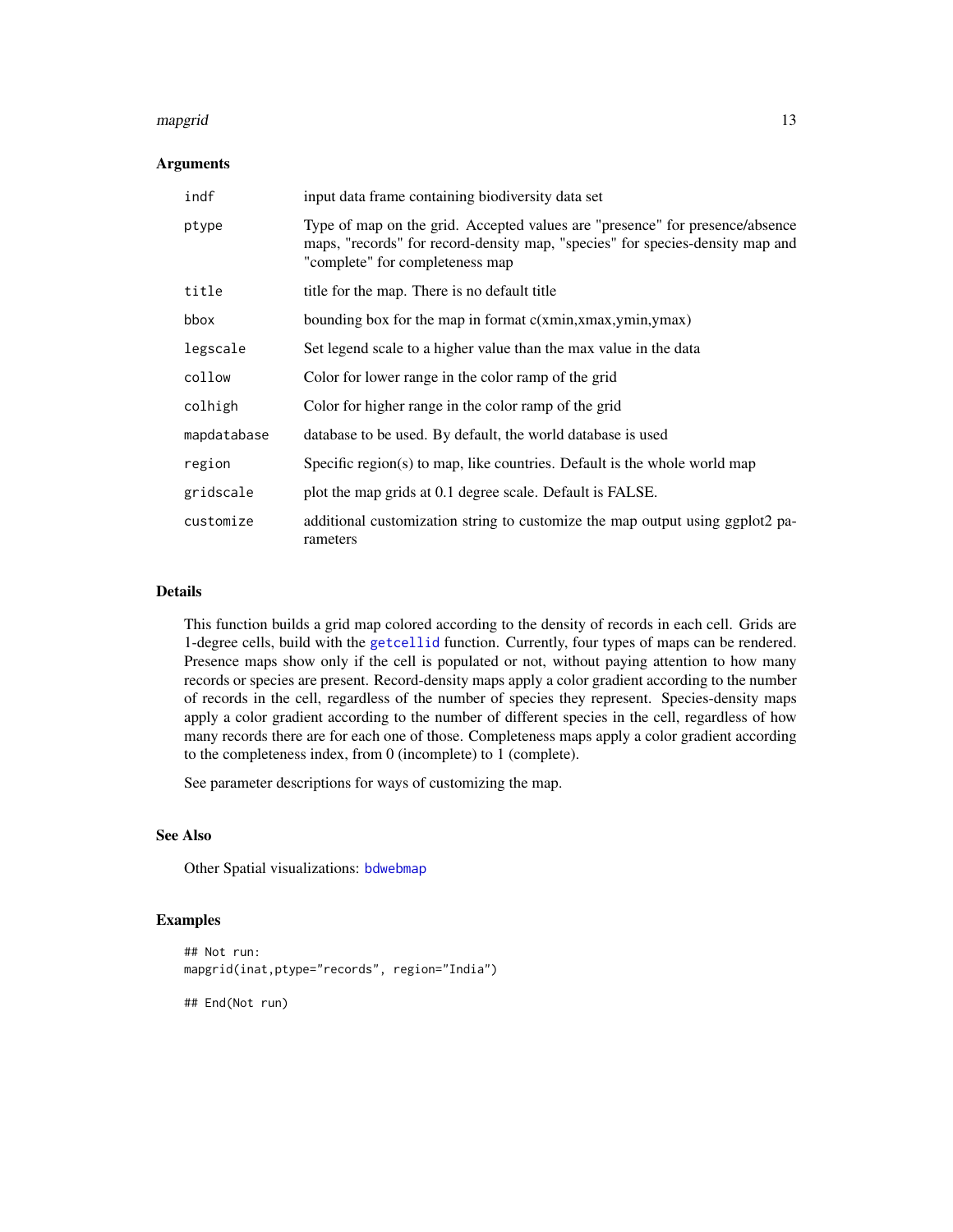Draws a treemap (<https://en.wikipedia.org/wiki/Treemapping>) based on the taxonomic information of the records.

#### Usage

```
taxotree(indf, n = 30, title = NA, legend = NA, sum1 = "Family",
  sum2 = "Genus")
```
#### Arguments

| indf   | input data frame containing biodiversity data set                           |
|--------|-----------------------------------------------------------------------------|
| n      | maximum number of rectangles to be plotted in the treemap. Default is 30    |
| title  | title for the tree. Default is "Records per <sum1>"</sum1>                  |
| legend | legend title. Default is "Number of $\langle \text{sum2} \rangle$ "         |
| sum1   | Taxonomic level whose density will be represented with different cell sizes |
| sum2   | Taxonomic level whose density will be represented with a color gradient     |

#### Details

This function builds a treemap of the taxonomic information present in the data set. It represents this information at two levels (with the arguments sum1 and sum2). The first level (sum1) will be represented with cell sizes and is a reflection of the number of records in that group. If, for example, "Family" is selected as value for sum1, the size of the cells in the treemap will be directly proportional to the number of records for that taxonomic family. The second level (sum2) will be represented by color and is a reflection of the number of sub-groups in a particular cell. If, for example, "Genus" is selected as value for sum2, the color of the cell will depend on the number of different genera for that particular cell.

#### References

Otegui, J., Arino, A. H., Encinas, M. A., & Pando, F. (2013). Assessing the Primary Data Hosted by the Spanish Node of the Global Biodiversity Information Facility (GBIF). PLoS ONE, 8(1), e55144. doi:10.1371/journal.pone.0055144

# Examples

## Not run: taxotree(inat)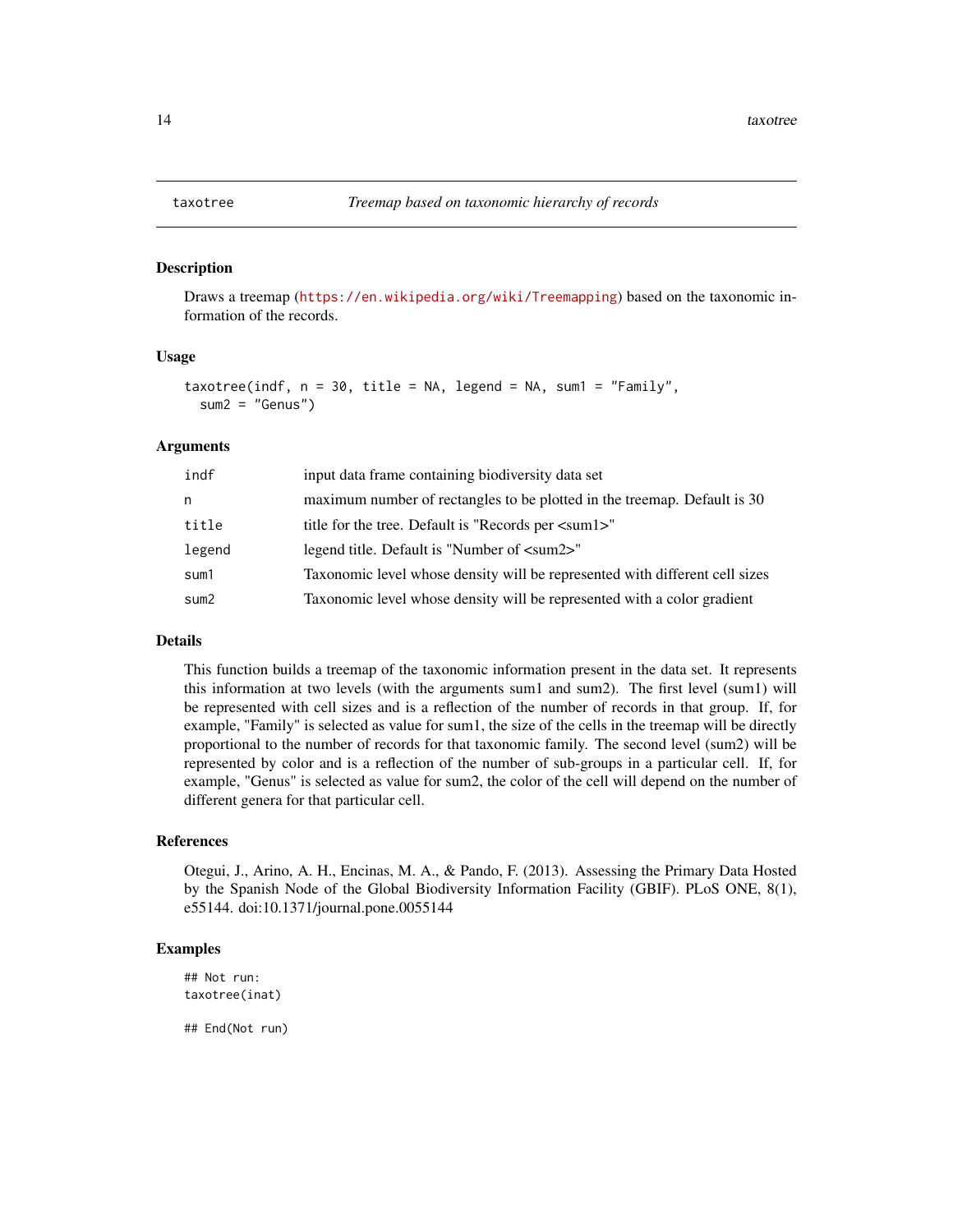<span id="page-14-1"></span><span id="page-14-0"></span>

Representation in polar axis of the distribution of dates in the provided data set.

#### Usage

```
tempolar(indf = NA, timescale = NA, title = NA, color = NA,
 plottype = NA, avg = FALSE)
```
# **Arguments**

| indf      | input data frame containing biodiversity data set                                                                                                                                                                                                                                        |
|-----------|------------------------------------------------------------------------------------------------------------------------------------------------------------------------------------------------------------------------------------------------------------------------------------------|
| timescale | Temporal scale of the graph, or how are dates aggregated. Accepted values are:<br>d (daily, each feature in the plot represents a day), w (weekly, each feature in<br>the plot represents a week) and m (monthly, each feature in the plot represents a<br>month). Default is d (daily). |
| title     | Title for the graph. Default is "Temporal coverage".                                                                                                                                                                                                                                     |
| color     | color of the graph plot. Default is "red".                                                                                                                                                                                                                                               |
| plottype  | Type of feature. Accepted values are: r (lines), p (polygon) and s (symbols).<br>Default is p (polygon).                                                                                                                                                                                 |
| avg       | If TRUE plots a graph of the average records rather than total numbers. Default<br>is FALSE.                                                                                                                                                                                             |

#### Details

This function returns a plot representing the temporal distribution of records in the data set. This is done by representing dates in a radial axis, with the distance from the center being the amount of records for that particular date. This function allows several arguments indicating different representation types. See the arguments section for an enumeration of them.

#### References

Otegui, J., Arino, A. H., Encinas, M. A., & Pando, F. (2013). Assessing the Primary Data Hosted by the Spanish Node of the Global Biodiversity Information Facility (GBIF). PLoS ONE, 8(1), e55144. doi:10.1371/journal.pone.0055144

# See Also

Other Temporal visualizations: [bdcalendarheat](#page-1-1), [chronohorogram](#page-5-1)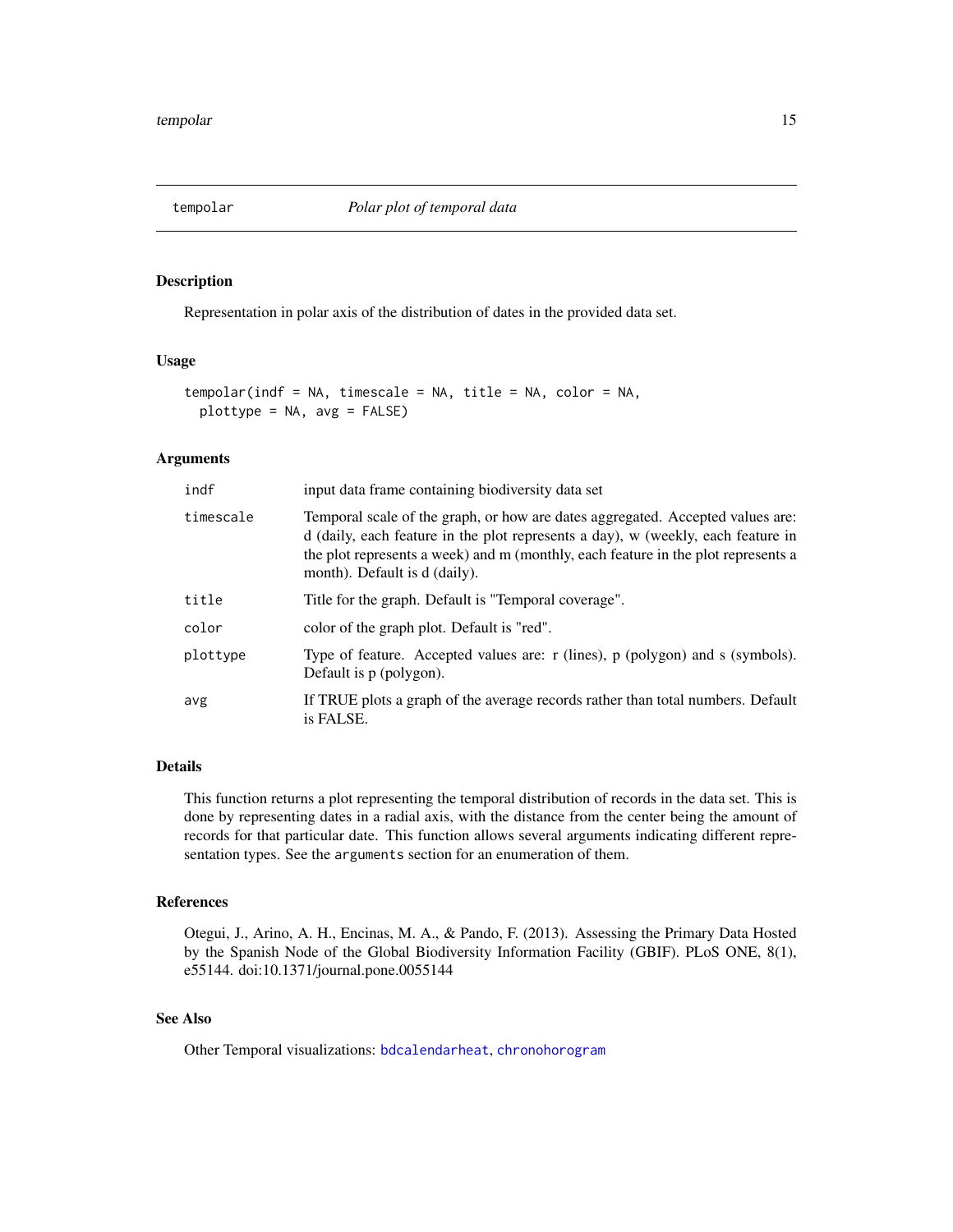16 tempolar tempolar tempolar tempolar tempolar tempolar tempolar tempolar tempolar tempolar tempolar tempolar

# Examples

## Not run: tempolar(inat)